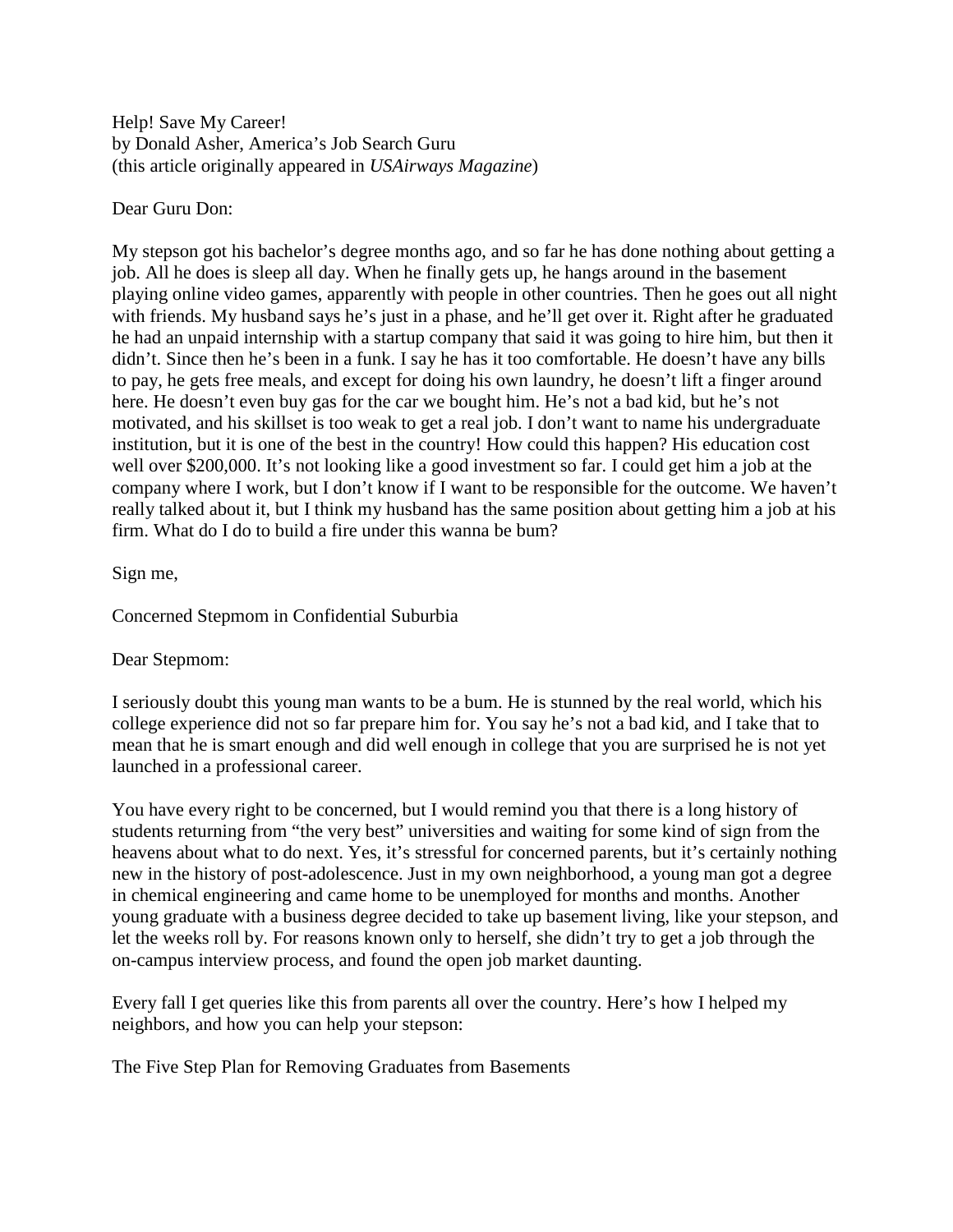### Step 1: Invest in the Transition

You put \$200,000 into this young man's education. Don't starve him for resources now. He needs a range of interview clothes, and a reliable car to drive to interviews. Make sure he has these. His alma mater's career center will be able to help him with resumes, job-search plans, and connections. If his alma mater is far away, it may have a reciprocal agreement with a local university, where he can get services for a small fee. Push him to get registered one way or another with a college career center. In addition to this, he may benefit from working with an independent career counselor, which you would be very smart to cover the cost for. He may need to see a resume writer, another expense you should not hesitate to cover. Don't just throw money at the problem. Review each expense--and make sure he utilizes the services you pay for--but step up with the cash to support his job-search effort. Your investment in your stepson's search shows him you are serious about his needs, and may itself be a catalyst for change.

# Step 2: Let Him Pursue His Real Interests

Sometimes the real barrier to a search is not motivation, but a wrong direction. Give your young seeker permission to pursue any life-launching job he wants. If he wants to go into art or music or church charities, let him. Just tell him, "If this direction is of interest to you, go for it. Just be mindful that you need to support yourself now, and get out there and see what you can do." A friend of mine was aghast when his son turned down a financial job in favor of a job in concert security. I advised him to back off and let the young man pursue his dream. America is the land of second chances, I told him. If concert security doesn't work out for him, he can recover. *He was the first in his class to make six figures.* Unconstrained zeal can make up for a lot of career challenges.

### Step 3: Require Planning, Activity and Reporting

In return for the above two gifts, require this young man to get out of bed and start working at finding a job. He needs to agree to apply to a certain number of jobs per week, and to leave the house and have networking lunches with his friends who have jobs, the ones who are not up all night. Every Sunday evening he should tell you what he is going to do in the coming week, and what he did in the week just ending. The penalty for non-performance is not really important, but the planning and reporting are absolutely critical. Oh, and one more thing, *do not let this young man conduct his job search 100% online.* He needs to meet people, face to face, as part of the search process. To learn more about this, see my book, *How to Get Any Job with Any Major.*

### Step 4: Make Him Volunteer

If his search goes on for more than 30 days (which it already has), make him volunteer somewhere for 10 to 20 hours a week. It will help him get his mind off of himself, and it will get him in contact with a new set of people who can help him in his job search. If nothing else, it will help him get used to showing up on time and meeting the needs of others. It doesn't really matter what charity he serves. A client of mine met the spouse of a doctor at a soup kitchen, and ended up with a job in medical administration. Volunteering boosts confidence, improves